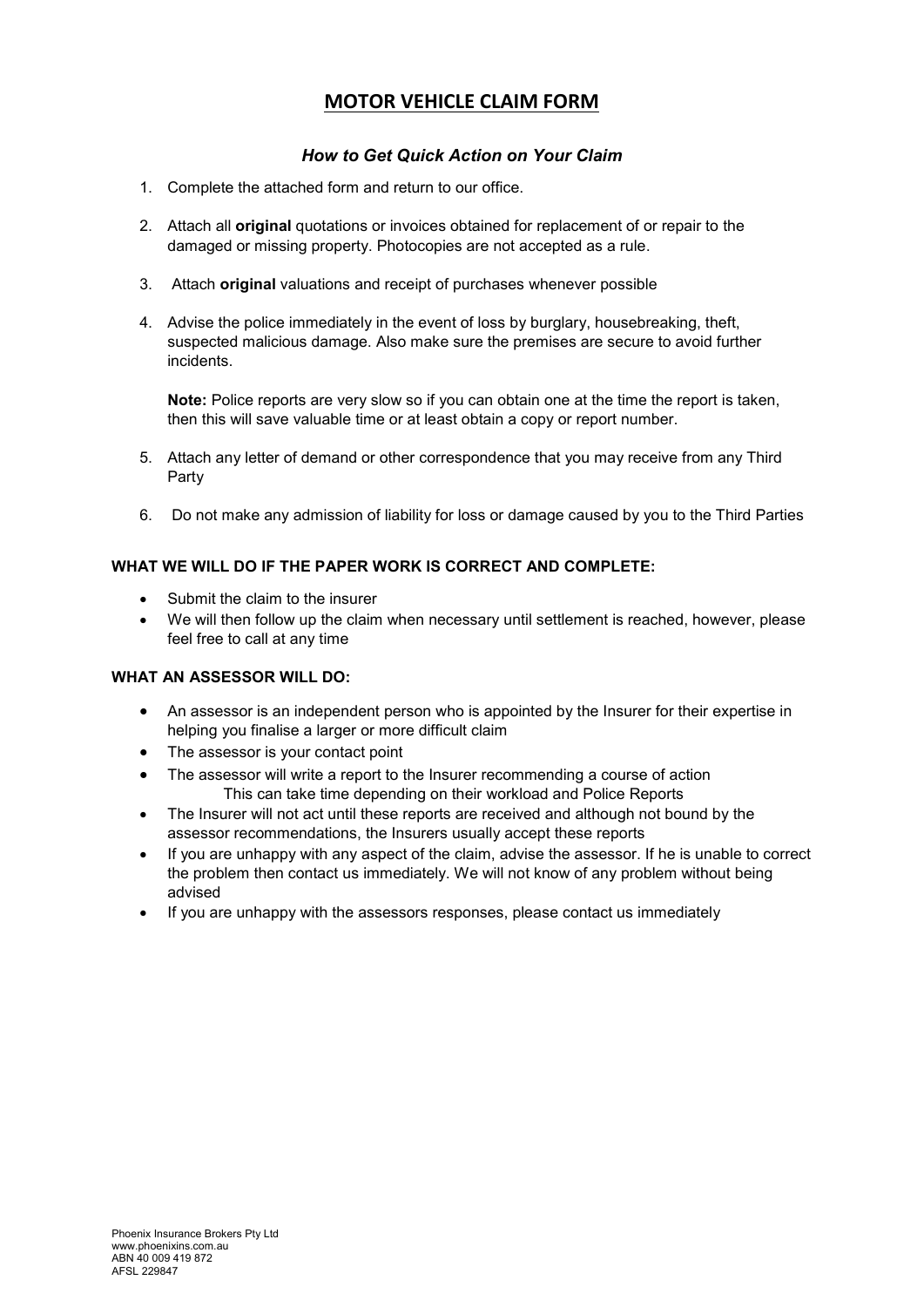# **MOTOR VEHICLE CLAIM FORM**

#### **Important**

- The issue of this form does not constitute an admission of liability on the part of the insurer.
- Please complete ALL sections of this claim form. Unless specifically arranged beforehand, no repairs or alterations to the damaged vehicle should be made unless approved by your insurance underwriter.

#### **Insured Details**

| <b>Policy Number</b>                 |  |
|--------------------------------------|--|
| Name(s) of Insured(s)                |  |
| <b>Address</b>                       |  |
| <b>Contact Number</b>                |  |
| Are you registered for GST purposes? |  |
| <b>ABN</b>                           |  |
| Input Tax Credit Entitlement (ITC%)  |  |

#### **Insured's Vehicle Details**

| Year, Make & Model of Vehicle:              |  |
|---------------------------------------------|--|
| <b>Registration Number &amp; Expiry:</b>    |  |
| Name of Finance Co. (if applicable):        |  |
| Name of preferred repairer (if applicable): |  |

#### **Driver Details**

| l Full Name: I         | <b>License Type:</b>           |
|------------------------|--------------------------------|
| Date of Birth:         | Years License Held:            |
| ∣ Driver's License No: | <b>Expiry Date of License:</b> |

#### **Driver information**

**Did the driver drink any alcohol, or take any drugs or medication in the 12 hours prior to driving?** 

| Yes |  | Nο |
|-----|--|----|
|-----|--|----|

*If yes, please provide below information*

| What did the driver drink or what drugs or<br>medication did the driver take? |  |
|-------------------------------------------------------------------------------|--|
| When?                                                                         |  |
| <b>How Much?</b>                                                              |  |

**Has the driver been charged with, or convicted of, a motoring offence (other than a parking offence) or been disqualified from driving in the past 5 years?** 

| Yes l<br>Nο |  |
|-------------|--|
|-------------|--|

*If yes, please state the details*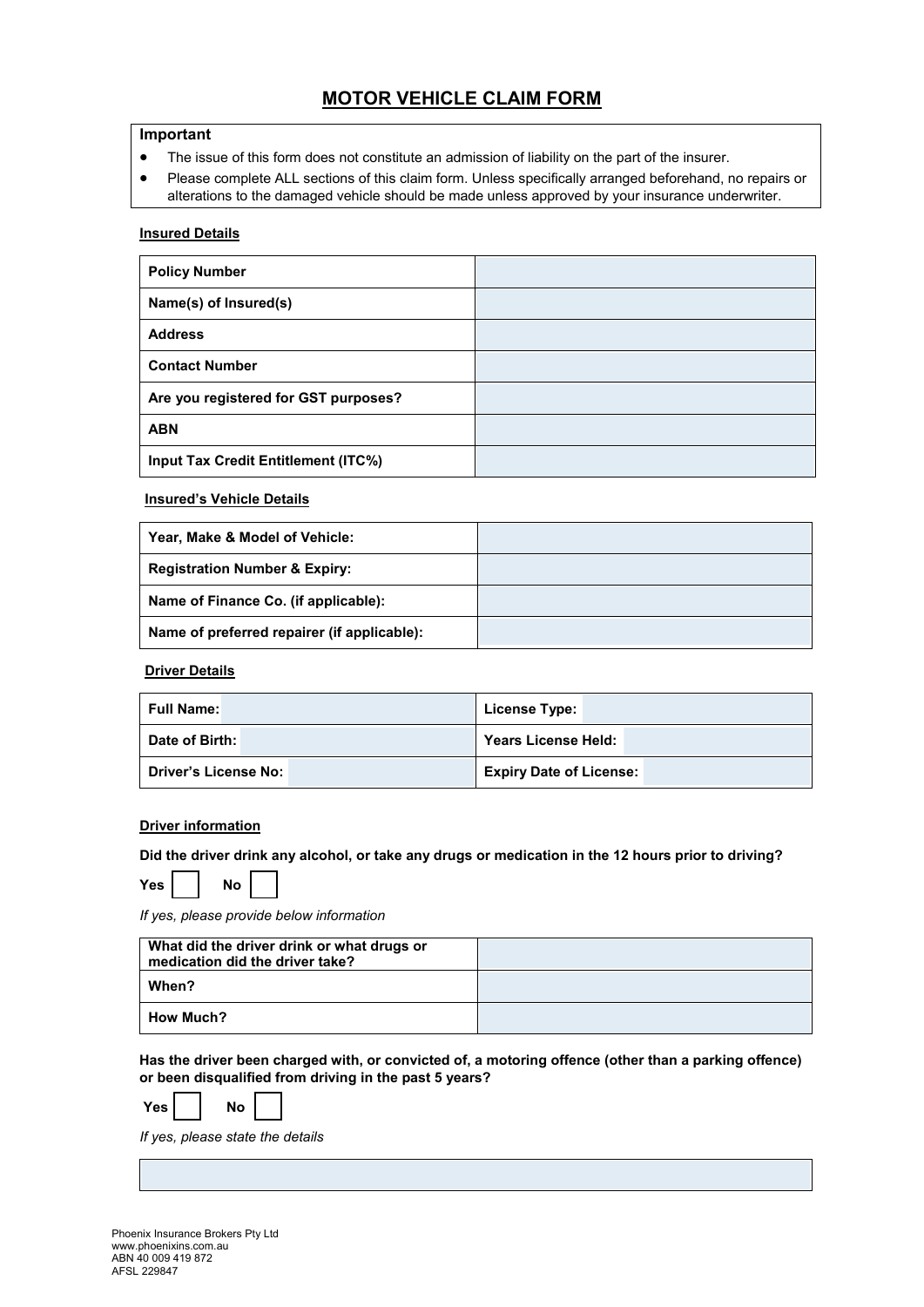**Has the driver been charged with, or convicted of, any criminal offences in the past 10 years?**

| No<br>Yes                                                                                                                                                                |            |                 |                          |                     |
|--------------------------------------------------------------------------------------------------------------------------------------------------------------------------|------------|-----------------|--------------------------|---------------------|
| If yes, please state the reasons                                                                                                                                         |            |                 |                          |                     |
|                                                                                                                                                                          |            |                 |                          |                     |
| Has the driver has insurance refused or cancelled, had a renewal refused or had special conditions<br>imposed by an insurer? Yes<br>Yes please, please state the reasons | No         |                 |                          |                     |
| Did you undergo a breath test or blood test for alcohol or drugs?<br>If yes, what was the result?                                                                        |            |                 | Yes                      | No                  |
|                                                                                                                                                                          |            |                 |                          |                     |
| Did you refuse to undergo any of the above tests?                                                                                                                        |            | Yes             | No                       |                     |
| <b>Accident Details</b>                                                                                                                                                  |            |                 |                          |                     |
| <b>Address where it occurred:</b>                                                                                                                                        |            |                 |                          |                     |
| Date of accident:                                                                                                                                                        |            |                 |                          |                     |
| Approx. time of loss/damage:                                                                                                                                             |            |                 |                          |                     |
| Were the police notified? If yes please provide<br>police report number:                                                                                                 |            |                 |                          |                     |
| Please state clearly and fully how the accident<br>occurred:                                                                                                             |            |                 |                          |                     |
| If there is insufficient space, please attached<br>separate paper including further details                                                                              |            |                 |                          |                     |
| Damage to insured vehicle                                                                                                                                                |            |                 |                          |                     |
| Was your vehicle damaged?                                                                                                                                                | Yes<br>No  |                 |                          |                     |
| Was your vehicle towed away?                                                                                                                                             | Yes<br>No  |                 | If yes, name of company: |                     |
| Have you obtained 2 repair quotes?                                                                                                                                       | No.<br>Yes | Lowest Quote \$ |                          | (Attach all quotes) |
| Who is you preferred repairer?                                                                                                                                           |            |                 |                          |                     |

**Show the damaged areas to your vehicle on the following diagram**

*No repairs or alterations to the damaged vehicle should be made until approved by the Insurer.*





\*\* If you are completing this form electronically and cannot state the damaged areas, please provide details on a separate attachment